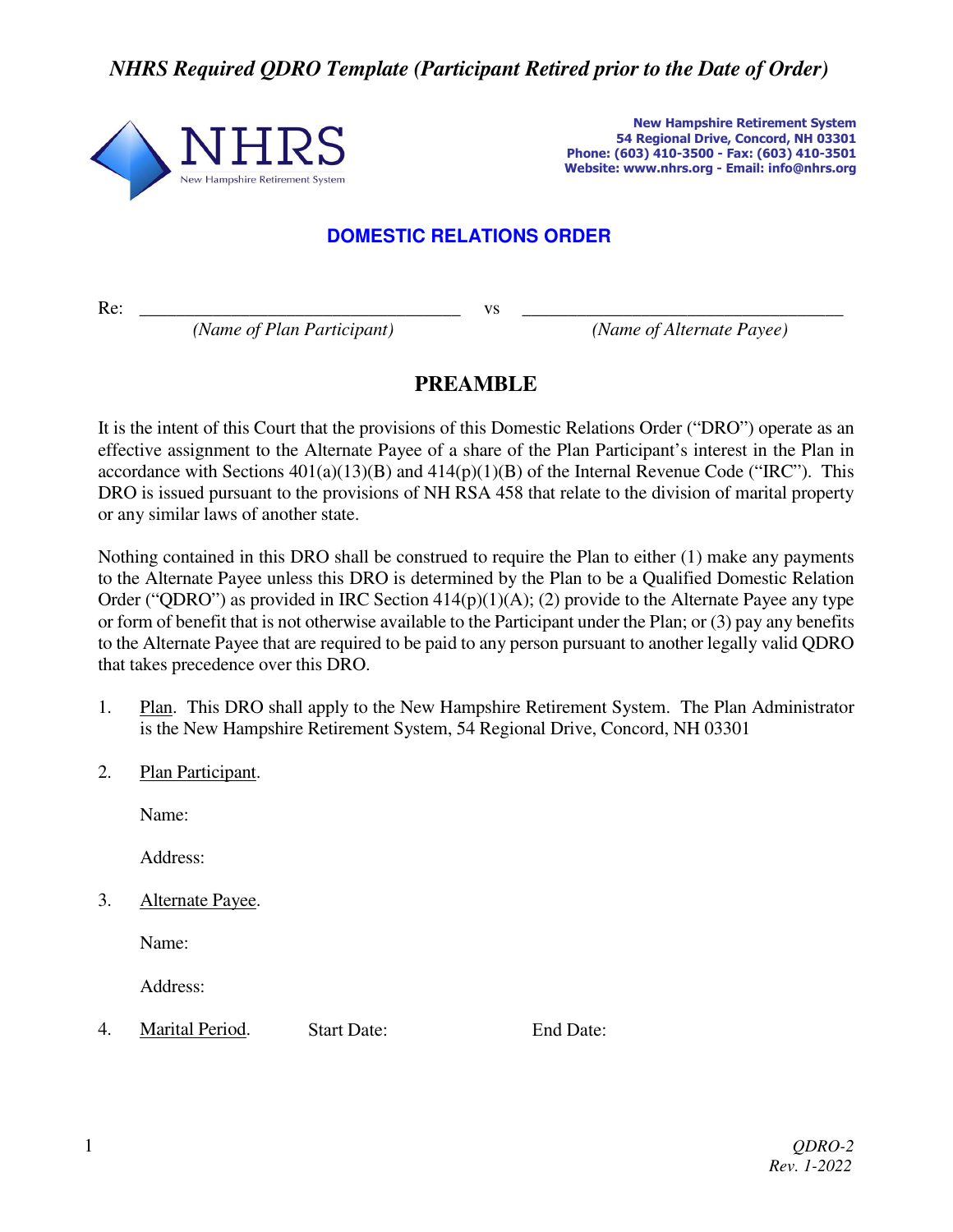- 5. Alternate Payee's Interest. The Alternate Payee is assigned a monthly annuity benefit in either of the two options below:
	- a. Percentage Interest.
		- i. Regular Annuity. A portion of the monthly annuity benefit otherwise payable to the Participant in an amount equal to the percentage designated below.

Alternate Payee's Percentage Interest  $\%$ 

The following calculation formula shall apply in determining the Alternate Payee's benefit amount (check one):

NHRS Formula



ii. Additional Annuity. The Alternate Payee is also entitled to receive the following percentage of any "additional annuity" payable to the Participant:  $\%$ 

b. Fixed Amount. A monthly amount equal to: \$

The Fixed Amount shall be paid for the following period of time:

- Participant's Life
- **Fixed Term** 
	- *a.* Length of Fixed Term: Months
	- *b.* Maximum Cumulative Fixed Amount: \$
- 6. Timing of Payments. Any monthly benefits payable to the Alternate Payee shall be made commencing with the first monthly benefit payment after the Plan qualifies this Order as a QDRO. Payments to the AP shall only be made if the Participant is entitled to receive a monthly benefit.
- 7. Survivor Annuity Benefits (choose one).
	- The Alternate Payee is entitled to receive the optional allowance that was selected at the time of retirement pursuant to RSA 100-A:13. The survivor option may be terminated upon the remarriage of the Alternate Payee.
	- The Alternate Payee is entitled to receive the optional allowance that was selected at the time of retirement pursuant to RSA 100-A:13. The survivor option shall not be terminated upon the remarriage of the Alternate Payee.
	- The Alternate Payee hereby renounces all rights to any survivor benefit allowance that was selected at the time of retirement.